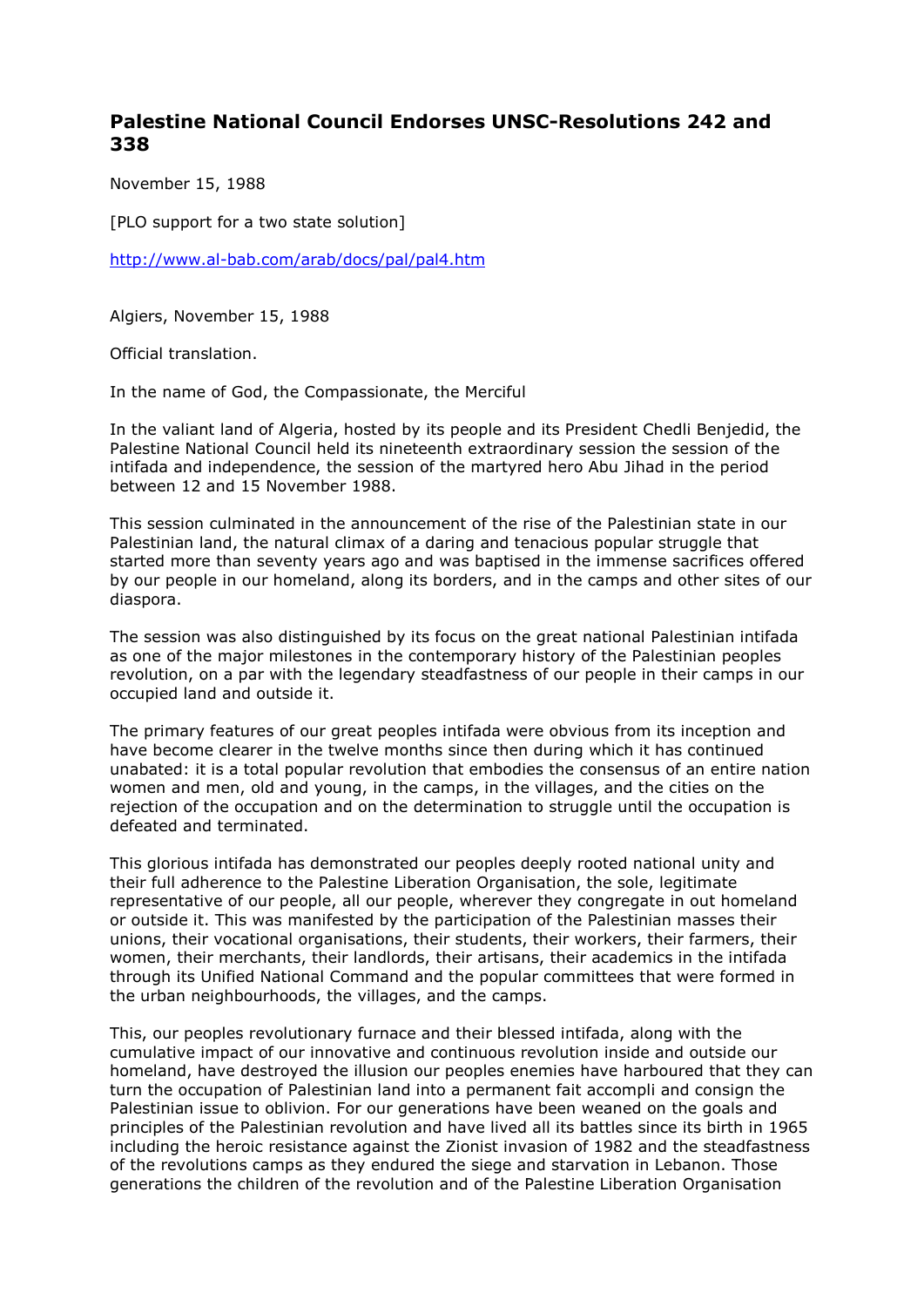rose to demonstrate the dynamism and continuity of the revolution, detonating the land under the feet of its occupiers and proving that out peoples reserves of resistance are inexhaustible and their faith is too deep to uproot.

Thus did the struggle of the children of the RPGs outside our homeland and the struggle of the children of the sacred stones inside it blend into a single revolutionary melody.

Our people have stood fast against all the attempts of our enemies authorities to end our revolution, and those authorities have tried everything at their disposal: they have used terrorism, they have imprisoned us, they have sent us into exile, they have desecrated our holy places and restricted our religious freedoms, they have demolished our homes, they have killed us indiscriminately, and premeditatedly, they have sent bands of armed settlers into our villages and camps, they have burned our crops, they have cut off our water and power supplies, they have beaten our women and children, they have used toxic gases that have caused many deaths and abortions, and they have waged an ignorance war [sic] against us by closing our schools and universities.

Our peoples heroic steadfastness has cost them hundreds of martyrs and tens of thousands of casualties, prisoners, and exiles. But our peoples genius was always at hand, ready in their darkest hours to innovate the means and formulas of struggle that stiffened their resistance, bolstered their steadfastness, and enabled them to confront the crimes and measures of the enemy and carry on with their heroic, tenacious struggle.

By standing firm, continuing their revolution, and escalating their intifada, our people have proved their determination to press ahead regardless of the sacrifices, armed with the great heritage of struggle, an indomitable revolutionary will, a deeply entrenched national unity that has been rendered even stronger by the intifada and its attendant struggles inside and outside our homeland, and total adherence to the nationalistic principles of the Palestine Liberation Organisation and its goals of ending the Israeli occupation and achieving the Palestinian peoples inalienable right to repatriation, selfdetermination, and the establishment of the independent Palestinian state.

In all this, our people relied on the sustenance of the masses and forces of our Arab nation, which have stood by us and backed us, as demonstrated by the wide popular support for the intifada and by the consensus and resolutions that emerged at the Arab summit in Algiers all of which goes to confirm that our people do not stand alone as. they face the fascist, racist assault, and this precludes any possibility of the Israeli aggressors isolating our people and cutting them of from the support of their Arab nation.

In addition to this Arab solidarity, our peoples revolution and their blessed intifada have attracted widespread worldwide solidarity, as seen in the increased under, standing of the Palestinian peoples issue, the growing support of our just struggle by the peoples and states of the world, and the corresponding condemnation of Israeli occupation and the crimes it is committing, which has helped to expose Israel and increase its isolation and the isolation of its supporters.

Security Council resolutions 605, 607, and 608 and the resolutions of the General Assembly against the expulsion of the Palestinians from their land and against the repression and terrorism with which Israel is lashing the Palestinian people in the occupied Palestinian territories these are strong manifestation of the growing support of international opinion, public and official, for our people and their representative, the Palestine Liberation Organisation, and of the mounting international rejection of Israeli occupation with all the fascist, racist practices it entails.

The UN General Assembly's Resolution 21L/43/1 of 4/11/1988, which was adopted in the session dedicated to the intifada, is another sign of the stand the peoples and states of the world in their majority are taking against the occupation and with the just struggle of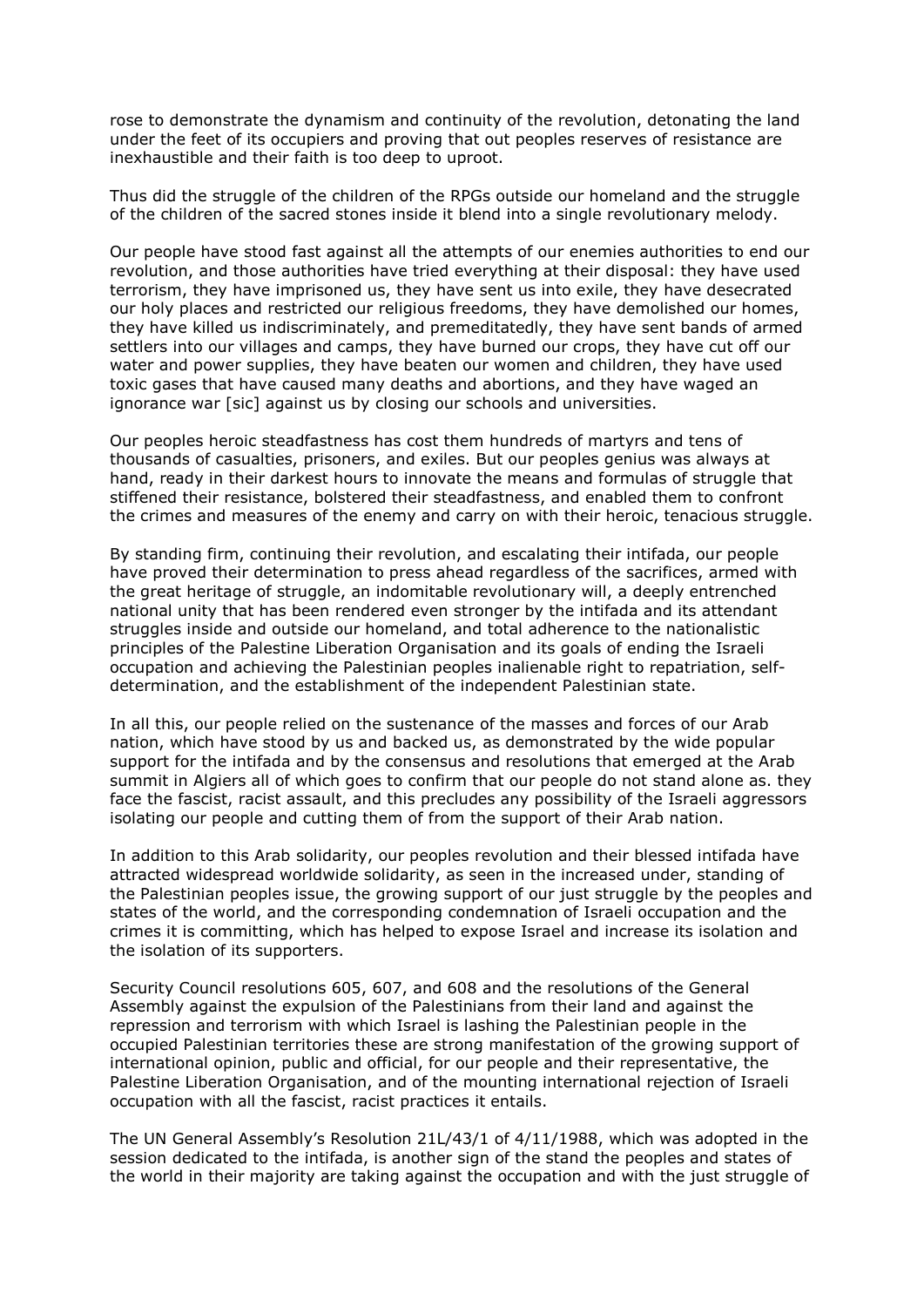the Palestinian people and their firm right to liberation and independence. The crimes of the occupation and its savage, inhuman practices have exposed the Zionist lie about the democracy of the Zionist entity that has managed to deceive the world for forty years, revealing Israel in its true light a fascist, racist, colonialist state built on the usurpation of the Palestinian land and the annihilation of the Palestinian people, a state that threatens and undertakes attacks and expansion into neighbouring Arab lands.

It has thus been demonstrated that the occupation cannot continue to reap the fruits of its actions at the expense of the Palestinian peoples rights without paying a price either on the ground or in terms of international public opinion.

In addition to the rejection of the occupation and the condemnation of its repressive measures by the democratic and progressive Israeli forces, Jewish groups all over the world are no longer able to continue their defence of Israel or maintain their silence about its crimes against the Palestinian people. Many voices have risen among those groups to demand an end to these crimes and call for Israel's withdrawal from the occupied territories in order to allow the Palestinian people to exercise their right to selfdetermination.

The fruits that our peoples revolution and their blessed intifada have borne on the local, Arab, and international levels have established the soundness and realism of the Palestine Liberation Organisations national program, a program aimed at the termination of the occupation and the achievement of our peoples right to return, self-determination, and statehood. Those results have also confirmed that the struggle of our people is the decisive factor in the effort to snatch our national rights from the jaws of the occupation. It is the authority of our people, as represented in the Popular Committees, that controls the situation as we challenge the authority of the occupations crumbling agencies.

The international community is now more prepared than ever before to strive for a political settlement of the Middle East crisis and its root cause, the question of Palestine. The Israeli occupation authorities, and the American administration that stands behind them, cannot continue to ignore the national will, which is now unanimous on the necessity of holding an international peace conference on the Middle East and enabling the Palestinian people to gain their national rights, foremost among which is their right to self-determination and national independence on their own national soil.

In the light of this, and toward the reinforcement of the steadfastness and blessed intifada of our people, and in accordance with the will of our masses in and outside of our homeland, and in fidelity to those of our people that have been martyred, wounded, or taken captive, the Palestine National Council resolves: First: On The Escalation and Continuity of the Intifada

A. To provide all the means and capabilities needed to escalate our peoples intifada in various ways and on various levels to guarantee its continuation and intensification.

B. To support the popular institutions and organisations in the occupied Palestinian territories.

C. To bolster and develop the popular committees and other specialised popular and trade union bodies, including the attack groups and the popular army, with a view to expanding their role and increasing their effectiveness.

D. To consolidate the national unity that emerged and developed during the intifada.

E. To intensify efforts on the international level for the release of detainees, the return of those expelled, and the termination of the organised, official acts of repression and terrorism against our children, our women, our men, and our institutions.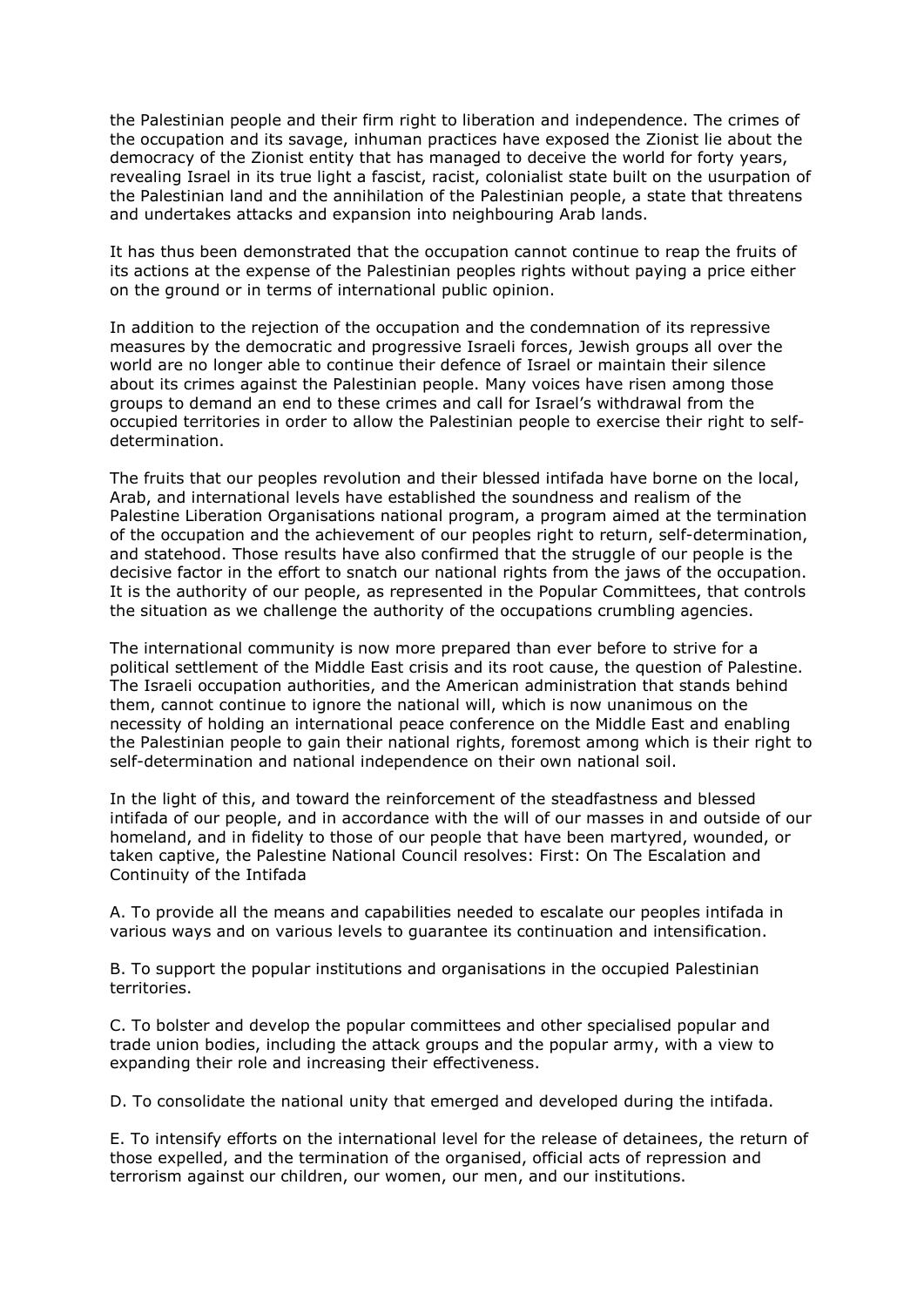F. To call on the United Nations to place the occupied Palestinian land under international supervision for the protection of our people and the termination of the Israeli occupation.

G. To call on the Palestinian people outside our homeland to intensify and increase their support, and to expand the family- assistance program.

H. To call on the Arab nation, its people, forces, institutions, and governments, to increase their political, material, and informational support for the intifada.

I. To call on all free and honourable people worldwide to stand by our people, our revolution, our intifada against the Israeli occupation, the repression, and the organised, fascist official terrorism to which the occupation forces and the armed fanatic settlers are subjecting our people, our universities, our institutions, our national economy, and our Islamic and Christian holy places.

Second: In the Political Arena

Proceeding from the above, the Palestine National Council, being responsible to the Palestinian people, their national rights and their desire for peace as expressed in the Declaration of Independence issued on 15 November 1988; and in response to the humanitarian quest for international entente, nuclear disarmament, and the settlement of regional conflict by peaceful means, affirms the determination of the Palestine Liberation Organisation to arrive at a comprehensive settlement of the Arab-Israeli conflict and its core, which is the question of Palestine, within the framework of the United Nations Charter, the principles and provisions of international legality, the norms of international law, and the resolutions of the United Nations, the latest of which are Security Council resolutions 605, 607, and 608, and the resolutions of the Arab summits, in such a manner that safeguards the Palestinian Arab peoples rights to return, to selfdetermination, and the establishment of their independent national state on their national soil, and that institutes arrangements for the security and peace of all states in the region.

Toward the achievement of this, the Palestine National Council affirms:

1. The necessity of convening the effective international conference on the issue of the Middle East and its core, the question of Palestine, under the auspices of the United Nations and with the participation of the permanent members of the Security Council and all parties to the conflict in the region including the Palestine Liberation Organisation, the sole, legitimate representative of the Palestinian people, on an equal footing, and by considering that the international peace conference be convened on the basis of United Nations Security Council resolutions 242 and 338 and the attainment of the legitimate national rights of the Palestinian people, foremost among which is the right to selfdetermination and in accordance with the principles and provisions of the United Nations Charter concerning the right of peoples to self-determination, and by the inadmissibility of the acquisition of the territory of others by force or military conquest, and in accordance with the relevant United Nations resolutions on the question of Palestine.

2. The withdrawal of Israel from all the Palestinian and Arab territories it occupied in 1967, including Arab Jerusalem.

3. The annulment of all measures of annexation and appropriation and the removal of settlements established by Israel in the Palestinian and Arab territories since 1967.

4. Endeavouring to place the occupied Palestinian territories, including Arab Jerusalem, under the auspices of the United Nations for a limited period in order to protect our people and afford the appropriate atmosphere for the success of the proceeding of the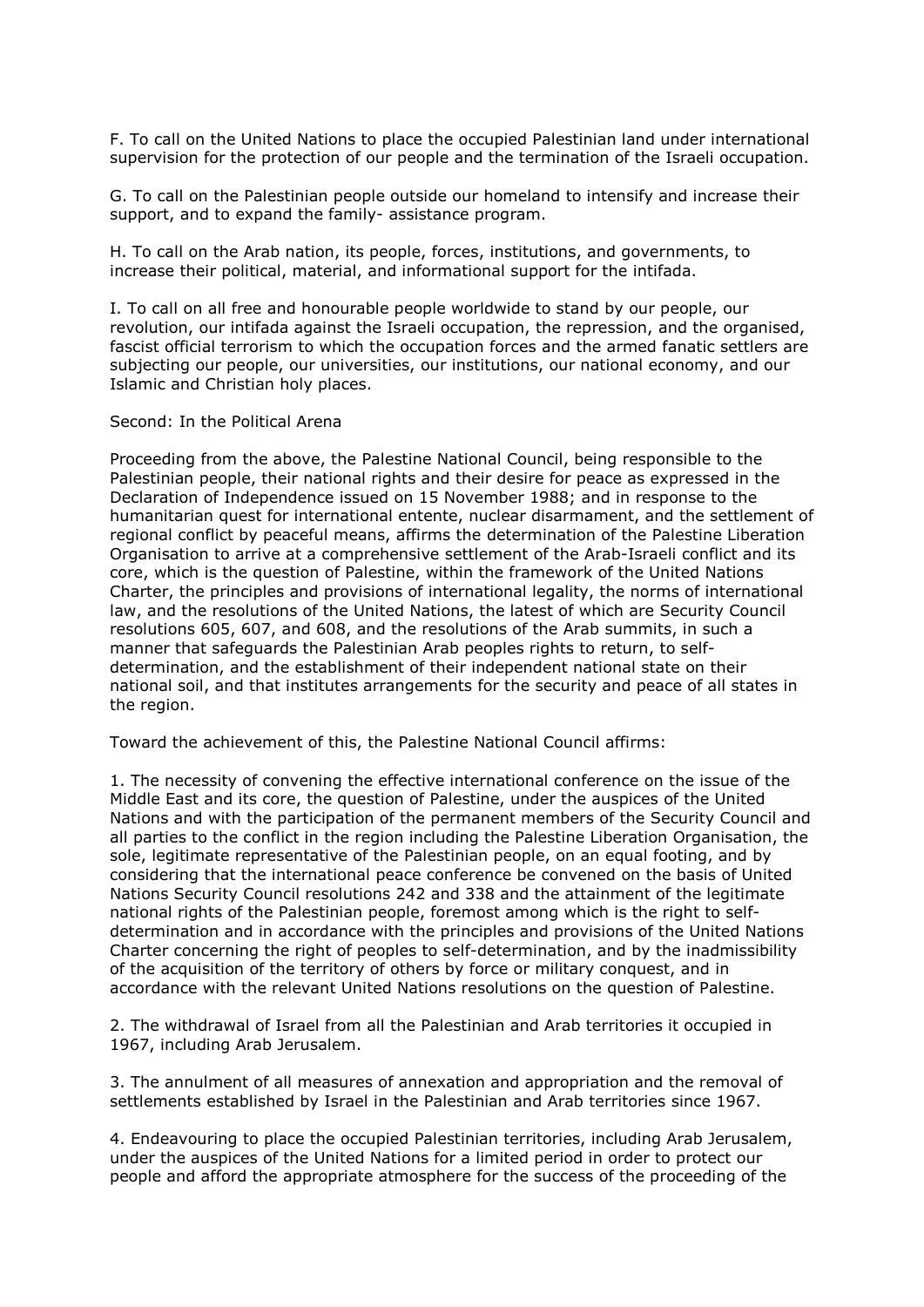international conference toward the attainment of a comprehensive political settlement and the attainment of peace and security for all on the basis of mutual acquiescence and consent, and to enable the Palestinian state to exercise its effective authority in these territories.

5. The settlement of the question of the Palestinian refugees in accordance with the relevant United Nations resolutions.

6. Guaranteeing the freedom of worship and religious practice for all faiths in the holy places in Palestine.

7. The Security Council is to formulate and guarantee arrangements for security and peace between all the states concerned in the region, including the Palestinian state. The Palestine National Council affirms its previous resolutions concerning the distinctive relationship between the Jordanian and Palestinian peoples, and affirms that the future relationship between the two states of Palestine and Jordan should be on a confederal basis as a result the free and voluntary choice of the two fraternal peoples in order to strengthen the historical bonds and the vital interests they hold in common.

The National Council also renews its commitment to the United Nations resolutions that affirm the right of peoples to resist foreign occupation, colonialism, and racial discrimination, and their right to struggle for their independence, and reiterates its rejection of terrorism in all its forms, including state terrorism, affirming its commitment to previous resolutions in this respect and the resolution of the Arab summit in Algiers in 1988, and to UN resolutions 42/195 of 1987, and 40/61 of 1985, and that contained in the Cairo declaration of 1985 in this respect.

Third: In the Arab and International Arenas

The Palestine National Council emphasises the importance of the unity of Lebanon in its territory, its people, and its institutions, and stands firmly against the attempts to partition the land and disintegrate the fraternal people of Lebanon. It further emphasises the importance of the joint Arab effort to participate in a settlement of the Lebanese crisis that helps crystallise and implement solutions that preserve Lebanese unity. The Council also stresses the importance of consecrating the right of the Palestinians in Lebanon to engage in political and informational activity and to enjoy security and protection; and of working against all the forms of conspiracy and aggression that target them and their right to work and live; and of the need to secure the conditions that assure them the ability to defend themselves and provide them with security and protection.

The Palestine National Council affirms its solidarity with the Lebanese nationalist Islamic forces in their struggle against the Israeli occupation and its agents in the Lebanese south; expresses its pride in the allied struggle of the Lebanese and Palestinian peoples against the aggression and toward the termination of the Israeli occupation of parts of the south; and underscores the importance of bolstering this kinship between our peoples and the fraternal, resistant people of Lebanon.

And on this occasion, the Council addresses a reverent salute to the long-suffering people in our camps in Lebanon and its south, who are enduring the aggression, murder, starvation, destruction, air raids, bombardments, and sieges perpetrated against the Palestinian camps and Lebanese villages by the Israeli army, air force, and navy, aided and abetted by hireling forces in the region; and it rejects the resettlement conspiracy, for the Palestinians homeland is Palestine.

The Council emphasises the importance of the Iraq-Iran cease-fire resolution toward the establishment of a permanent peace between the two countries and in the Gulf region,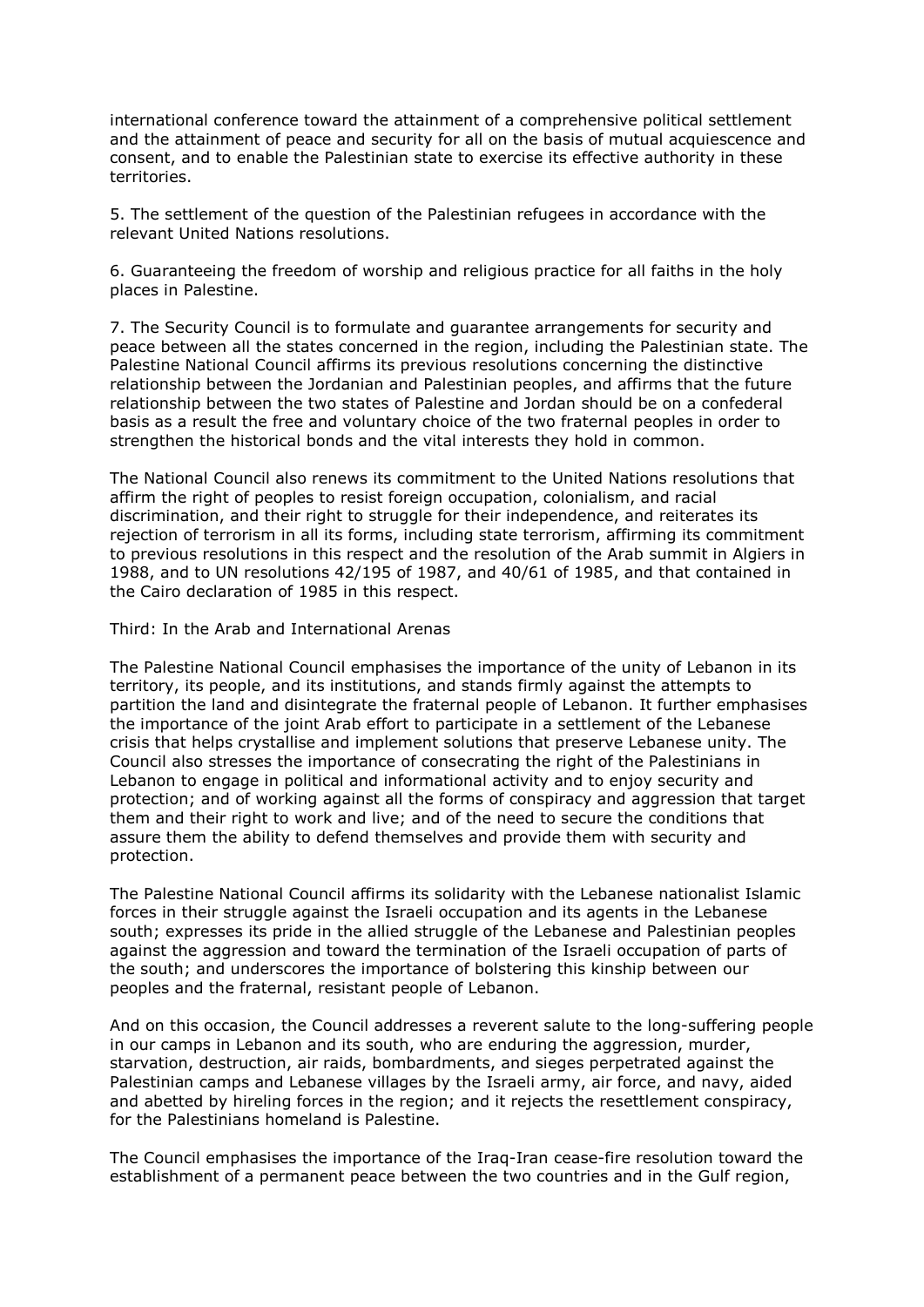and calls for an intensification of the efforts being exerted to ensure the success of the negotiations toward the establishment of peace on stable and firm foundations; affirming, on this occasion, the pride of the Palestinian Arab people and the Arab nation as a whole in the steadfastness and triumphs of fraternal Iraq as it defended the eastern gate of the Arab nation.

The National Council also expresses its deep pride in the stand taken by the peoples of our Arab nation in support of our Palestinian Arab people and of the Palestine Liberation Organisation and of our peoples intifada in the occupied homeland; and emphasises the importance of fortifying the bonds of resistance among the forces, parties, and organisations in the Arab national liberation movement, in defence of the right of the Arab nation and its peoples to liberation, democracy, and unity. The Council calls for the adoption of all measures needed to reinforce the unity of struggle among all members of the Arab national liberation movement.

The Palestine National Council, as it hails the Arab states and thanks them for their support of our peoples struggle, calls on them to honour the commitments they approved at the summit conference in Algiers in support of the Palestinian people and their blessed intifada. The Council, in issuing this appeal, expresses its great confidence that the leaders of the Arab nation will remain, as we have known them, a bulwark of support for Palestine and its people.

The Palestine National Council reiterates the desire of the Palestine Liberation Organisation for Arab solidarity as the framework within which the Arab nation and its states organise themselves to confront Israel's aggression and within which Arab prestige can be enhanced and the Arab role strengthened to the point of influencing international policies to the benefit of Arab rights and causes.

The Palestine National Council expresses its deep gratitude to all the states and international forces and organisations that support the national rights of the Palestinians, and affirms its desire to strengthen the bonds of friendship and co-operation with the Soviet Union, the Peoples Republic of China, the other socialist countries, the non-aligned states, the Latin American states, and the other friendly states, and notes with satisfaction the signs of positive evolution in the position of some West European states and Japan in the direction of support for the rights of the Palestinian people, applauds this development, and urges intensified efforts to increase it. The National Council affirms the fraternal solidarity of the Palestinian people and the Palestine Liberation Organisation with the struggle of the peoples of Asia, Africa, and Latin America for their liberation and reinforcement of their independence; and condemns all American attempts that threaten the independence of the states of Central America and interfere in their affairs.

The Palestine National Council expresses the support of the Palestine Liberation Organisation for the national liberation movements in South Africa and Namibia under the leadership of SWAPO with a special salute to our brother combatant, Nelson Mandela against the racist regime of Pretoria; demands that the people of the two countries be enabled to attain their liberty and independence; and also expresses its support for the African confrontation states and its condemnation of the racist South Africa regimes aggression against them.

The Council notes with considerable concern the growth of the Israeli forces of fascism and extremism and the escalation of their open calls for the implementation of their policy of annihilation and individual and mass expulsion of our people from their homeland, and calls for intensified efforts in all arenas to confront this fascist peril. The Council at the same time expresses its appreciation of the role and courage of the Israeli peace forces as they resist and expose the forces of fascism, racism, and aggression; support our peoples struggle and their valiant intifada; and back our peoples right to selfdetermination and the establishment of an independent state. The Council confirms its